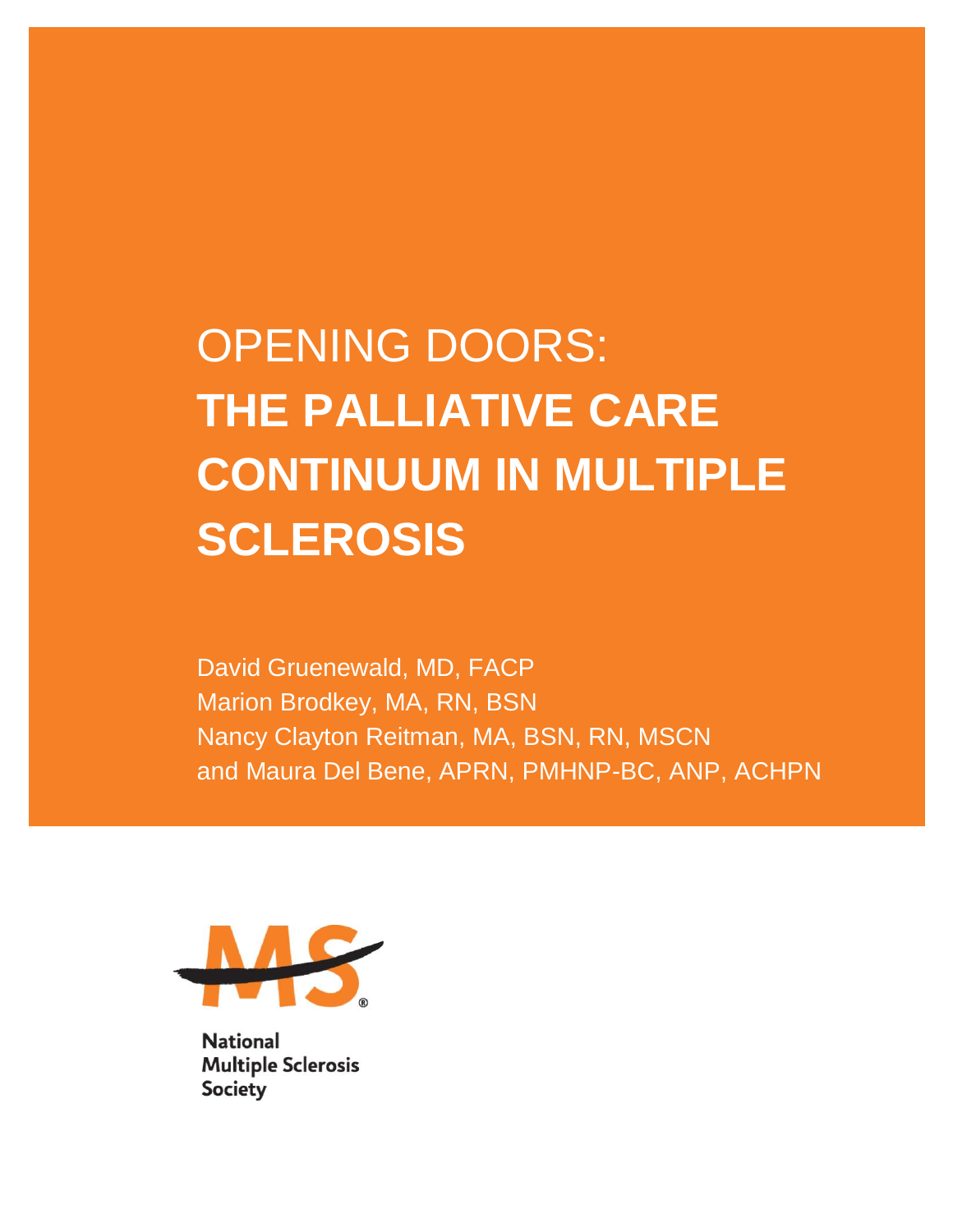# **Table of Contents**

<span id="page-1-0"></span>

| <b>INTRODUCTION: WHAT IS PALLIATIVE CARE?</b>                                                      | $\overline{2}$ |
|----------------------------------------------------------------------------------------------------|----------------|
| TRIGGERS TO INITIATING PALLIATIVE CARE IN MULTIPLE SCLEROSIS                                       | 7              |
| <b>Starting Point</b>                                                                              | 7              |
| <b>PALLIATIVE CARE CONVERSATIONS: FINDING THE RIGHT WORDS</b>                                      | 10             |
| <b>DEATH IN MS</b>                                                                                 | 12             |
| PROFESSIONAL READINESS FOR GOALS OF CARE CONVERSATIONS INCLUDING END-OF-LIFE<br><b>DISCUSSIONS</b> | 14             |
| INITIATING END-OF-LIFE/HOSPICE CARE                                                                | 14             |
| <b>Suggested MS Hospice Eligibility Guidelines</b>                                                 | 15             |
| <b>CONCLUSIONS</b>                                                                                 | 16             |
| <b>REFERENCES</b>                                                                                  | 17             |
| MULTIPLE SCLEROSIS, PALLIATIVE CARE, AND END-OF-LIFE ORGANIZATIONS AND RESOURCES                   | 20             |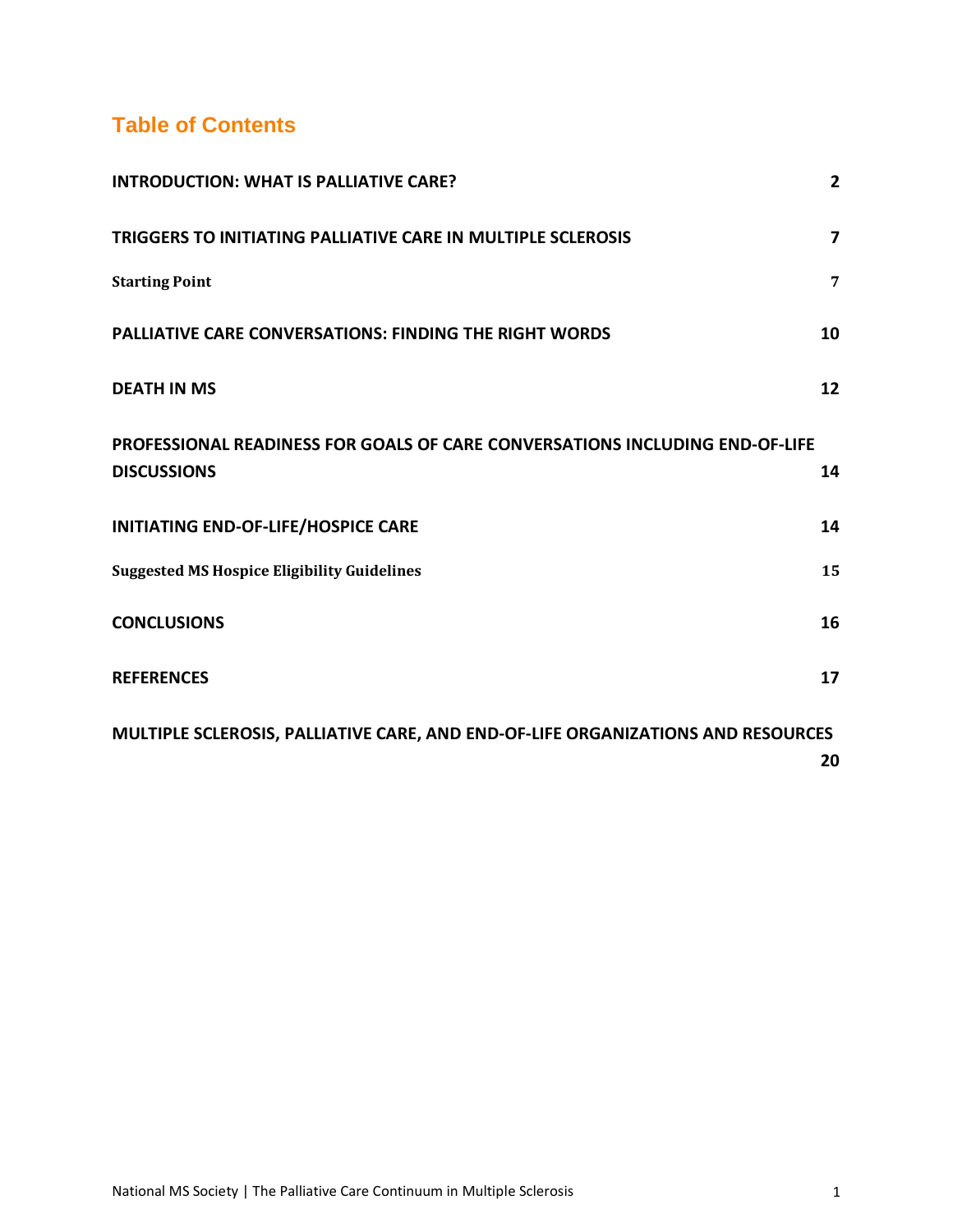#### **Introduction: What Is Palliative Care?**

Palliative care is both a philosophy of care and an organized, highly-structured system for delivering care. In palliative care, a team of providers work together to develop a plan of care that addresses problems in multiple domains affecting the physical, psychological, social, and spiritual well-being of the affected person and his or her family. While it has some features in common with comprehensive multiple sclerosis (MS) care, palliative care can be differentiated from traditional MS care by its multi-faceted approach, which includes not only traditional disease-model medical care but also the goals of improving quality of life for patient and family; managing distressing symptoms; facilitating communication, decision-making and advance care planning; and providing opportunities for personal growth throughout the entire disease course. Furthermore, palliative care can be provided in all care settings (home, outpatient clinic, long-term-care facility, hospital, or intensive care unit).

The Center to Advance Palliative Care (CAPC) states "palliative care, and the medical sub-specialty of palliative medicine, is specialized medical care for people living with serious illness. It focuses on providing relief from the symptoms and stress of a serious illness. The goal is to improve quality of life for both the patient and the family…It is appropriate at any age and at any stage in a serious illness and can be provided along with curative treatment. $n_1$  $n_1$  Palliative care should not be confused with end-of-life and hospice care, which is just one end of the palliative care continuum. Palliative care may be delivered for many years prior to death, whereas hospice care is generally received in the last few months of life. Palliative care practice guidelines recommend the early introduction of palliative care for people with serious illness, ideally at the time of diagnosis. $<sub>2</sub>$  $<sub>2</sub>$  $<sub>2</sub>$  With serious chronic</sub> illnesses, such as MS, palliative care can begin immediately post-diagnosis with

person-centered care planning and continue through intensive disease treatment and timely symptom management, culminating with hospice services for terminal care and bereavement for the family. Thus, palliative management of symptoms and psychosocial needs can occur alongside life-prolonging or disease modifying treatments. The graphic at the right depicts how palliative care can<br>Case (in the case of Center to Advance Palliative



Care (www.capc.org).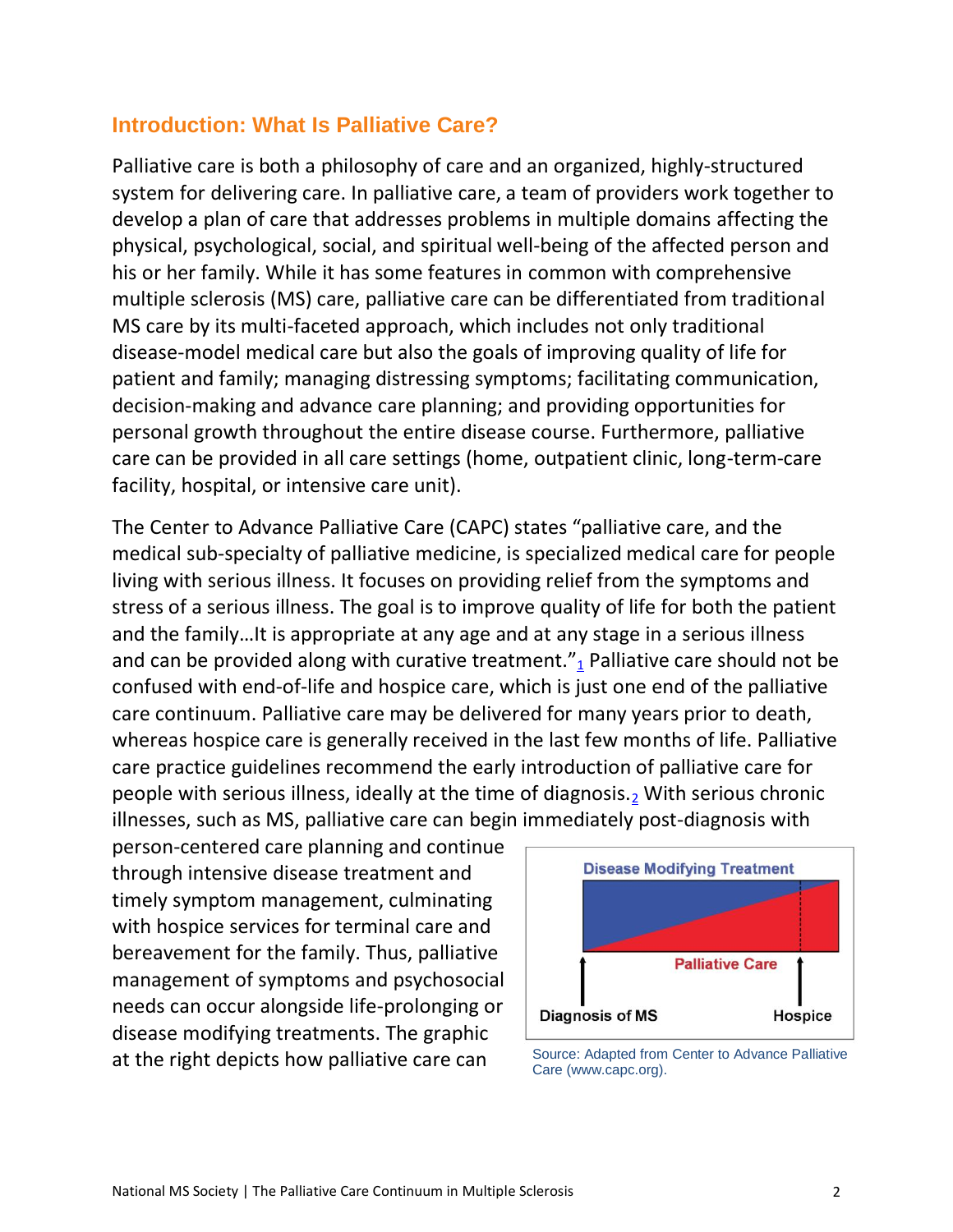be initiated concurrently with disease-modifying treatment in MS.

The long disease course and the unpredictability and variability of MS make it challenging to fit the illness into a typical end-of-life care model. However, MS remains an incurable disease that is often associated with increasing symptoms, disability, and loss of physical, psychological and social role functioning over time. Studies of people who feel severely affected by MS, regardless of the degree of physical disability, have identified unmet needs in multiple domains of concern including physical, psychosocial, practical, and spiritual. Non-physical needs were often cited as their main concerns. These included changes in role functioning and loss of identity, difficulties in accessing health care services, including care coordination, dissatisfaction with interactions with physicians, challenges in managing everyday life, including assistance with basic activities of daily living, and changes in the social support network, often resulting in social isolation. $_{3,4}$ For these reasons, people with MS share experiences in common with people affected by diseases with a shorter and clearer terminal phase. Therefore, it is appropriate to offer a palliative care approach to people with MS and their families whenever their physical, psychosocial and spiritual needs warrant such support. $<sub>1</sub>$  $<sub>1</sub>$  $<sub>1</sub>$ </sub>

Current clinical practice in MS includes the provision of disease-modifying treatment, management of MS-related symptoms and interdisciplinary rehabilitation interventions. In some cases, however, medical and psychosocial complexities may signal the need for palliative care. A palliative care consultation may uncover issues such as depression, chronic pain, caregiver burnout, existential suffering and changing patient goals that may be overlooked or incompletely managed in usual MS care. See [Box 1](#page-5-0) for a summary of palliative care issues for people with MS.

Palliative care specialists are often termed "good stewards of resources," specifically because of the time they spend identifying various systems, products and venues of care. They promote communication between the various care providers on behalf of the patient and family. Short-term, interdisciplinary palliative care may improve the management of complex symptoms, reduce caregiver burden, and decrease the cost of care by minimizing the use of primary care and hospital services. $_5$  $_5$  However, the best model for providing palliative care services to people with MS and their families has not yet been determined.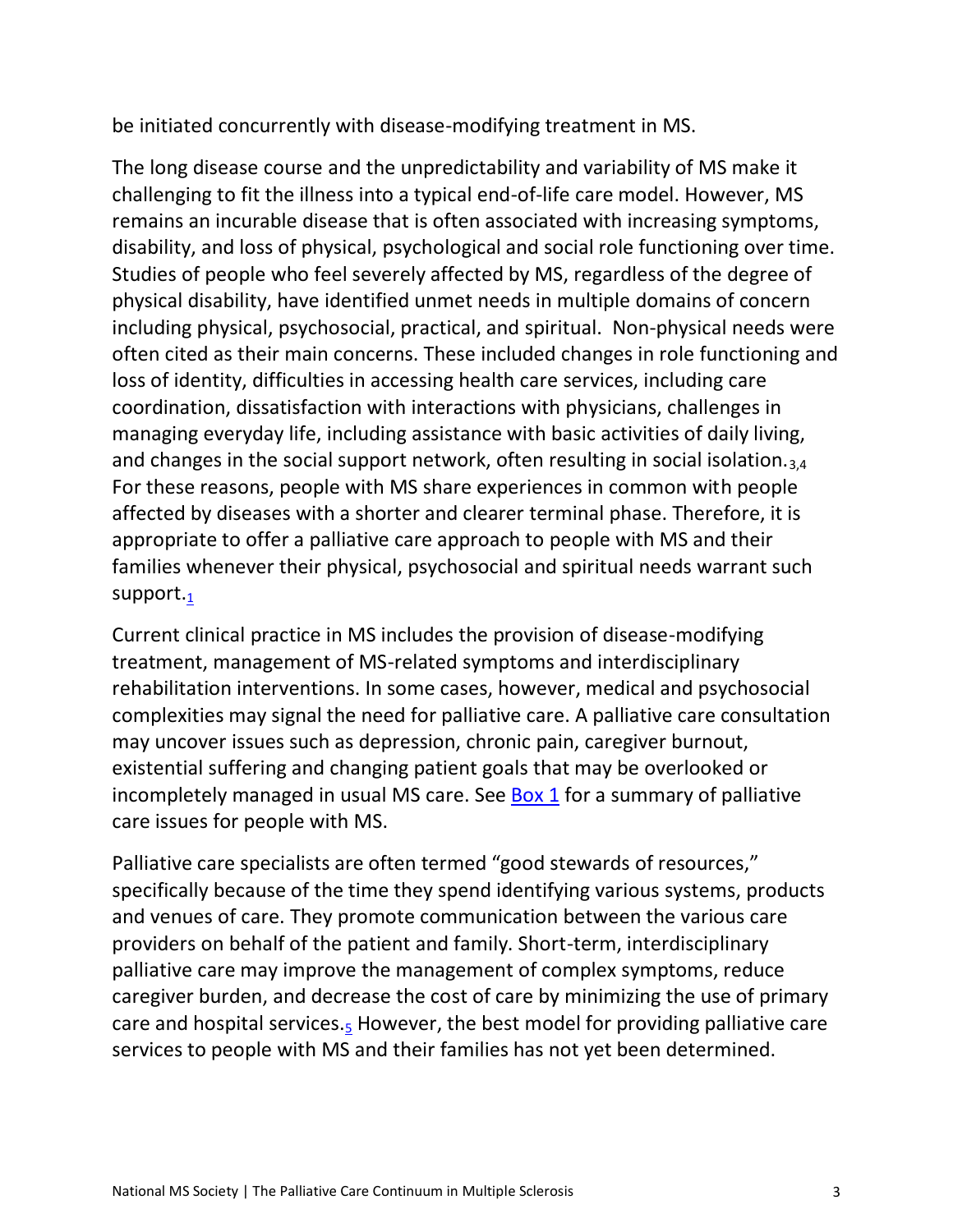An increasing number of models of MS palliative care have been described, but no model has been universally accepted or implemented. In the UK, fewer centers had formal links between palliative care and MS care than for other neurodegenerative disorders, such as Parkinson's disease and motor neuron disease, suggesting less integration of palliative care into MS care. $_6$  $_6$  Higginson and colleagues developed and evaluated a palliative care consultation service for people with MS and their families and caregivers. This service was integrated with an existing service for people severely affected by MS run by neurologists and MS nurses. Palliative care consultation within the MS service was shown to improve symptoms of pain, nausea, vomiting, mouth problems and sleep problems as well as improve care partner wellbeing. $7.8$ 

In Italy, the Palliative Network for Severely Affected Adults with MS (PeNSAMI) developed a program of palliative home care for people with neurodegenerative diseases, including MS, and their care partners. A randomized controlled trial of the program reported that home palliative care improved patients' health-related quality of life and symptoms of pain, breathlessness, sleep, and bowel problems.<sup>9</sup>

In Germany, a regional telephone hotline was implemented in 2012 to provide information about palliative care to people severely affected by MS, their care partners, and healthcare professionals.<sub>[10](#page-17-7)</sub> Preliminary evaluation found that the hotline was well accepted by patients, their care partners and formal caregivers, and appeared to be a valuable source of information about palliative care and how to access services. The hotline was made available nationwide in Germany in 2014. Also, in Germany, specialized palliative home care is available for patients with neurodegenerative diseases who have reduced life expectancy and extensive care needs. The service includes a multidisciplinary team to provide symptom management, counselling and support for psychosocial crises and decisionmaking. $11$  Of note, people with MS are seldom referred to this service. The perception that palliative care services are not needed in MS, even for patients severely affected, as well as a lack of training in neurological diseases for palliative care specialists are barriers to referrals to this program. $10$ 

Although it is still unclear whether MS palliative care services should be provided by palliative care specialists, by neurology and rehabilitation staff with training in palliative care, or by collaboration between traditional MS care providers and palliative care specialists, $6$  it is appropriate to consider including palliative care specialists as part of comprehensive MS care whenever someone's quality of life is affected by MS.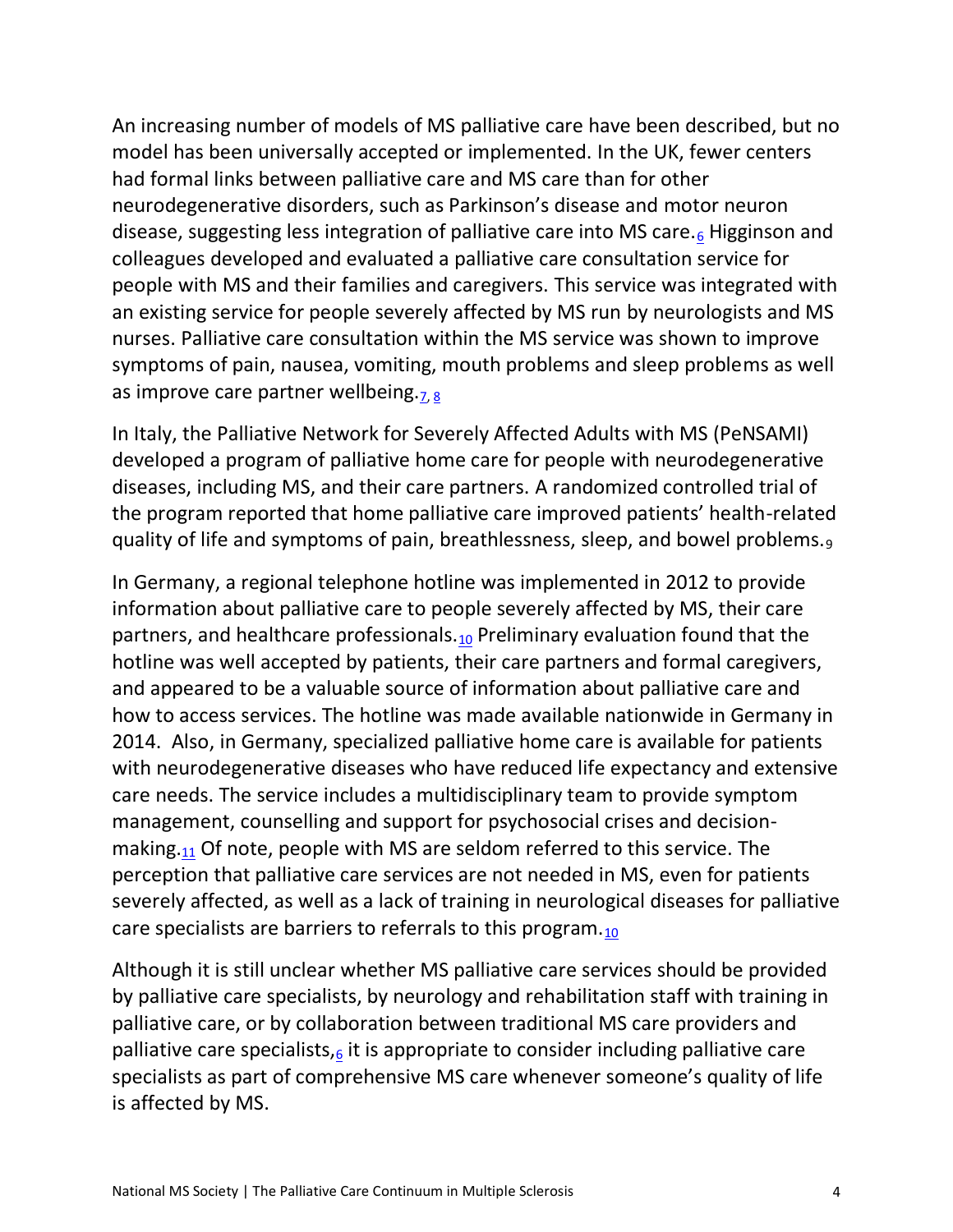The palliative care team may include physicians, nurses, home health aides, nurse practitioners, social workers, chaplains and spiritual counselors, psychiatrists and psychologists, pharmacists, nutritionists, and physical, occupational, speech, massage, recreation and respiratory therapists. Palliative care services may take the form of:

- Palliative care consultations during a hospital in-patient stay
- In-patient care on a palliative care unit
- Home-based care in coordination with a certified home health agency
- Community-based care in an out-patient palliative care clinic or during inhome visits by a physician or nurse practitioner
- Hospice care in a home, in-patient hospice unit, nursing home, or adult family home

#### <span id="page-5-0"></span>**BOX 1: Palliative Care Issues for People with MS**

Healthcare providers should consider the following palliative care issues for people with MS:

- Managing pain and other complex symptoms
- Evaluating and managing psychosocial and spiritual distress
- Incorporating care partners and hired caregivers into the unit of care, which involves assessing the impact of illness on family and significant others, and including them in the care planning process as appropriate
- Establishing clear communication between patient, family/significant others, and the care provider team
- Using a team approach to develop a coordinated plan of care that addresses the unique needs of the individual with MS and his or her family and significant others, drawing upon the expertise of care providers from multiple disciplines
- Advocating for the information and resource needs of people with MS and their families
- Understanding what quality of life means to each patient—which could include the person's ability to make personal decisions regarding location of care, pain and symptom management strategies, disease modifying treatment, social and family interactions and roles, etc.
- Setting goals based on the values of the patient and what is possible to achieve
- Determining the individual's decision-making capacity, and identifying appropriate surrogate decision-makers in the event the patient becomes unable to make care decisions
- Determining what medical interventions the patient may or may not want, including resuscitation, intubation, dialysis, antibiotics, and artificial nutrition and hydration
- Being aware of any religious, cultural, or personal beliefs that affect the person's ongoing care
- Remaining involved regardless of the stage of illness or care venue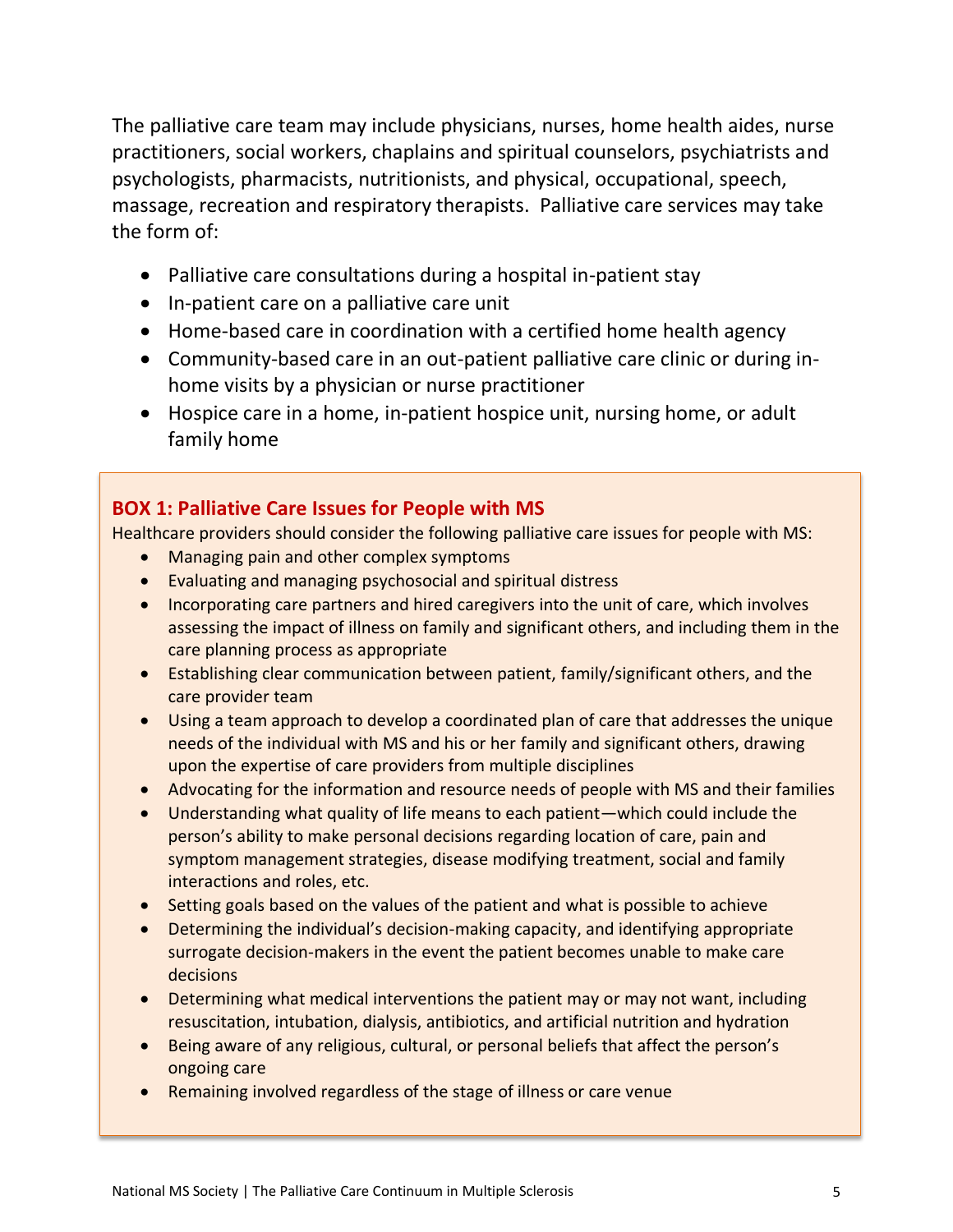This bulletin is intended for use by healthcare professionals who are already experienced in the clinical care of people with MS. For essential information about the etiology, diagnosis, and management of MS, the reader is referred to [www.nationalmssociety.org/PRCPublications.](http://www.nationalmssociety.org/PRCPublications)

In the following sections, we use a vignette adapted from real-life clinical experience to provide information on decision-making and advance care planning, while also addressing communication issues and the management of psychosocial and spiritual issues. We offer some tools for recognizing the palliative care needs of patients with MS, and for implementing some aspects of palliative care, whether one is a solo practitioner or part of a comprehensive MS team.

Sometimes patients, family members, and even clinicians feel that introducing palliative care and/or end-of-life issues is disrespectful of the "compelling drive" to continue treatment or "continue to fight," even in patients with advanced disease. On the contrary, we believe that introducing palliative care to address quality of life at any point in the trajectory of a serious illness is a sign of respect, loyalty, and compassion, as well as hopefulness that relief is possible. See [Box 2](#page-6-0) for examples of language to use to introduce the idea of palliative care to your patients.

#### <span id="page-6-0"></span>**BOX 2: Introducing the Palliative Care Team to Your Patients**

- Would you be comfortable talking about your quality of life and future with MS?
- The palliative care team can answer some of the questions you may have about what to expect in the future while living with MS and the treatments we are pursuing.
- The palliative care team can work with us to come up with the best plan to manage your symptoms.
- The palliative care team can help us to develop a treatment plan that's based on what is important to you and your family.
- Why do you need the palliative care team? Well, we both need them. Your illness is complicated and serious, and we don't want to let it get ahead of us. This team will help us make a plan that will help you now, and in the future—even if that includes hospitalization.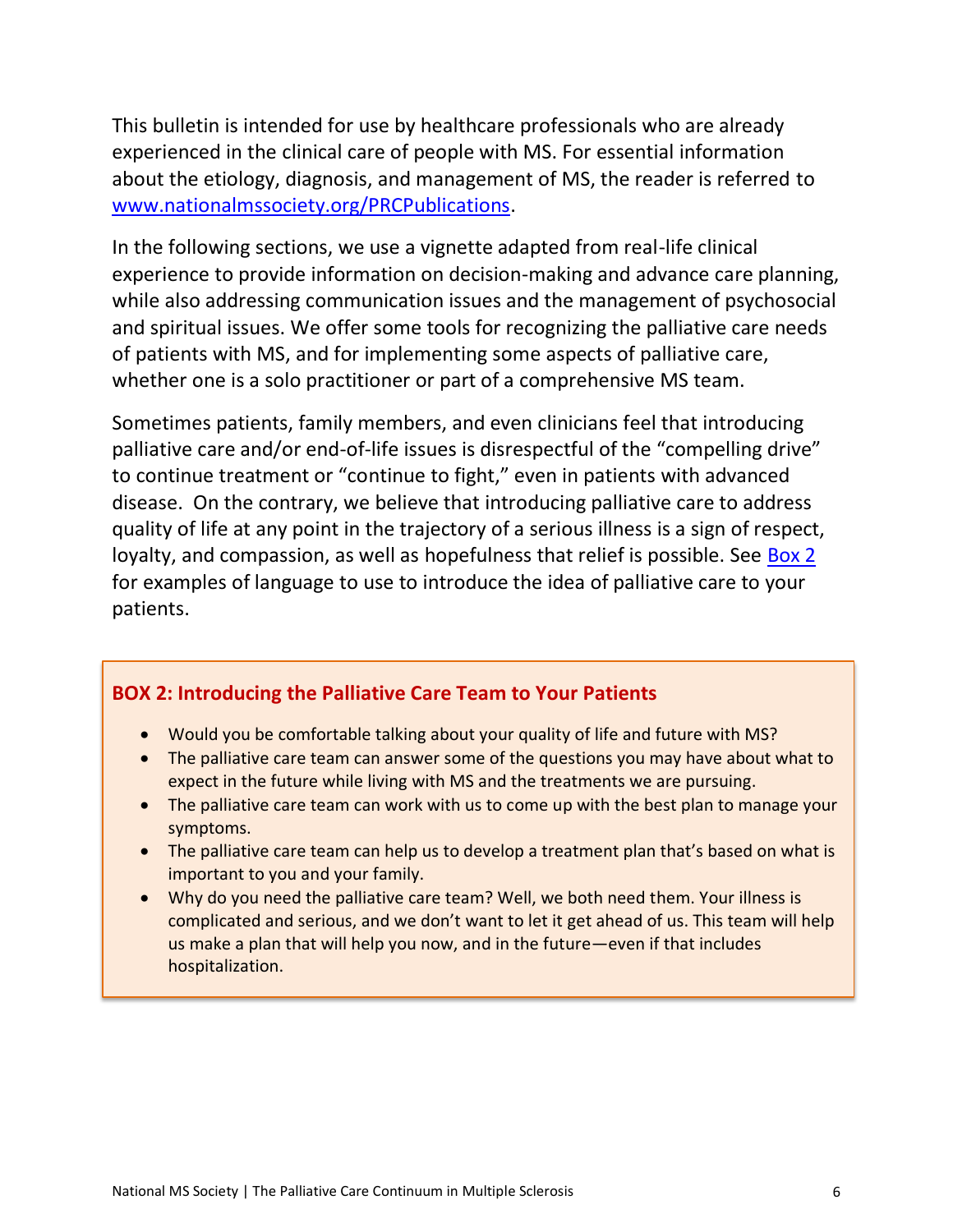## <span id="page-7-0"></span>**Triggers to Initiating Palliative Care in Multiple Sclerosis**

Marcie, a 37-year-old woman diagnosed with MS 11 years ago, lives with her fiancé and works full time in her own business. She was stable on interferon beta for several years following her diagnosis. She had an exacerbation about 2 years ago, which was primarily sensory. At that time, interferon beta was stopped, and she was started on dimethyl fumarate. She has never before experienced an exacerbation that affected her mobility. Thursday morning Marcie tries to get out of bed, but is unable to coordinate her lower extremities and falls to the floor. She is frightened and confused by this experience. Fortunately, Marcie's fiancé is home and is able to accompany her that day to her neurologist's office at an MS specialty care center. Marcie is able to walk, with full assistance, only 10 to 15 feet. After a complete workup ruling out the presence of infection, Marcie is prescribed a 5-day course of IV methylprednisolone to treat the exacerbation. The treatment is to be done by a visiting nurse, as a second trip to the MS center would be too challenging given Marcie's physical limitations.

On Sunday, Marcie pages the on-call MS nurse practitioner (NP). Her emotional state is fragile, including extreme anxiety. Marcie tells the NP she's worried that after 3 doses of methylprednisolone she's actually feeling worse: she can't walk or execute basic activities of daily living without assistance and is overcome with fear. She tells the NP, "I'm afraid I'll never recover this time."

#### <span id="page-7-1"></span>**Starting Point**

*Triggers* are actions or words that initiate the "circuit paths" for a series of reactions or responses. Triggers to start the process of palliative care in MS will be unique for each individual living with the disease. The timing and manner in which palliative care is implemented will be as varied as the clinical course for each individual with MS. For example, an exacerbation like Marcie's could present an opportunity to talk about both the present medical situation as well as future decision making. Professionals have an especially challenging task: they must balance the hope and optimism of currently available treatments in a disease with a predominantly relapsing and remitting course with the knowledge that many of their patients will eventually progress and possibly incur concurrent diseases along the way.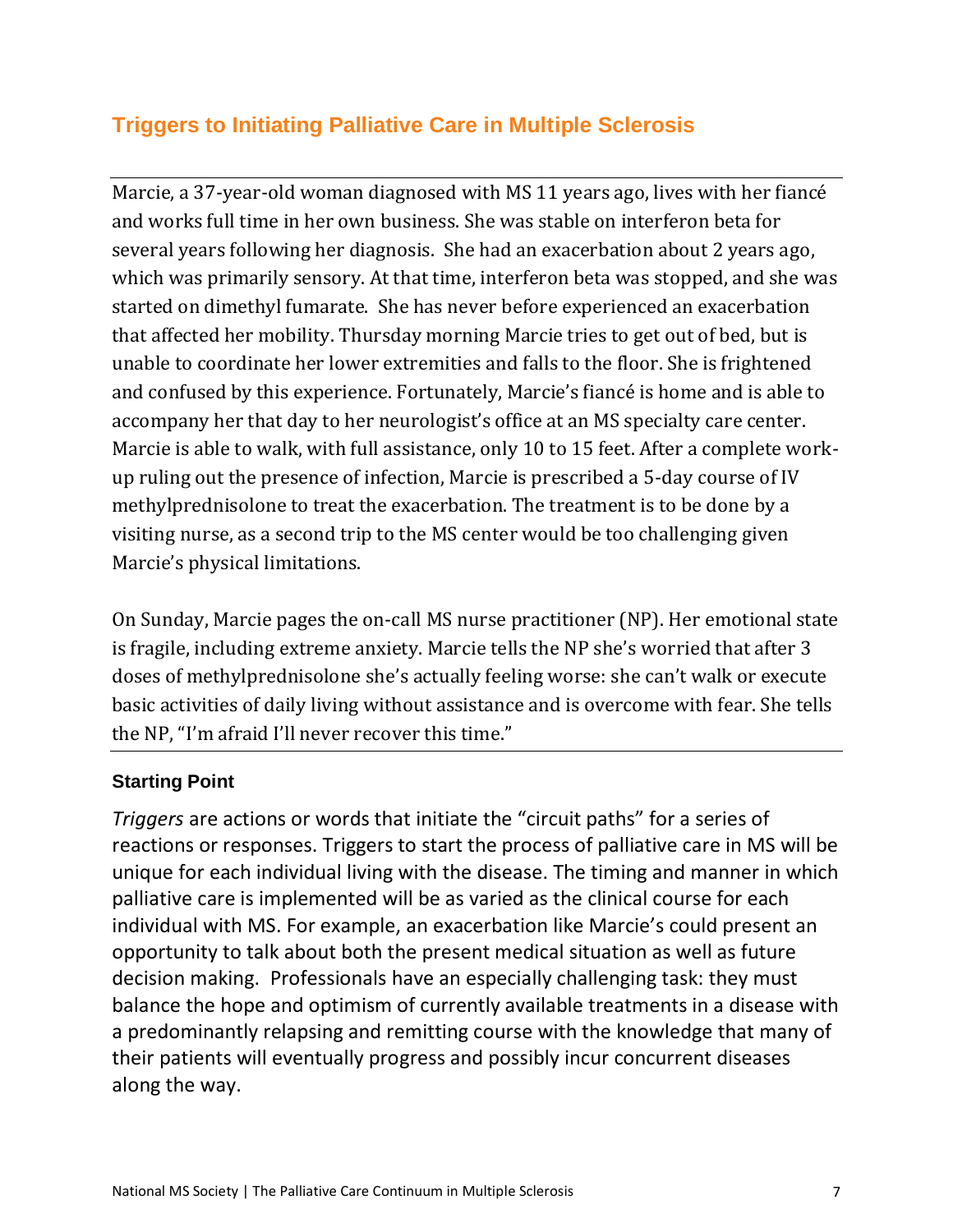Some "triggers" that may open dialogue about palliative care include:

- **1.** The patient's mild or moderate, intermittent or permanent loss of cognitive or physical ability for independent self-care as observed or acknowledged by the patient
- **2.** Change in the patient's role, family structure or potential care network (e.g. childbirth, divorce, employment status change or death)
- **3.** Unrelieved psychological, social or spiritual distress (expressed or observed)
- **4.** The patient or family asking about the dying process in MS
- **5.** Stressors related to financial planning for the future
- **6.** Pain associated with chronic or progressive disease process that is unrelieved after 48 hours
- **7.** Management of advanced symptoms such as fatigue, nausea, loss of appetite, loss of skin integrity, dysarthria, increasing upper extremity weakness, decrease in sexual function
- **8.** Repeated urinary tract infections, aspiration pneumonia, or other infections leading to repeated hospitalization
- **9.** Bowel incontinence
- **10.** Dysphagia warranting a feeding tube or causing weight loss, cachexia and/or anemia
- **11.** Dyspnea or symptoms of hypoventilation requiring non-invasive or invasive ventilation
- **12.** Depression and/or suicidal ideation
- **13.** Verbal or non-verbal cues to unspoken concerns (e.g. "I'm coping with it the best I can," or the patient begins to cry during the interview)

Marcie articulates her situation as "being trapped." The NP acknowledges Marcie's anxiety and gently introduces the topic of preparation and planning for future situations. For the current crisis the NP offers a choice of the following:

1. Referrals to private home health agencies;

2. Continuation of the treatments at home but adding physical/occupational therapy (PT/OT) home evaluation for safety and a home health aide a few days a week through visiting nurse service; or

3. Admission to the in-patient neuro-rehabilitation unit.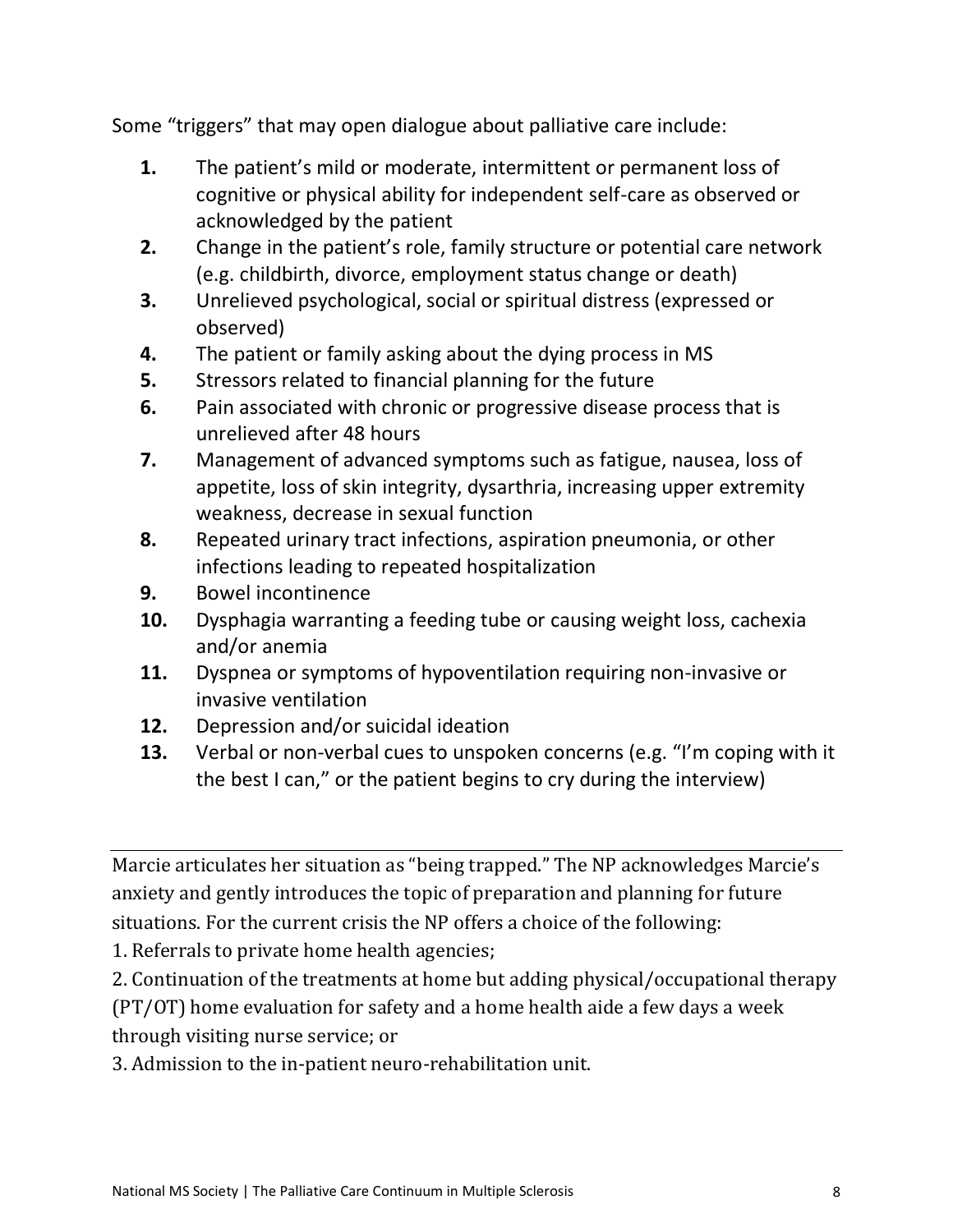Marcie and the NP agree that being admitted to the neuro-rehabilitation unit will best address her needs. Marcie is pleased that this option won't impose upon her fiancé, who she fears might rethink his long-term commitment to her. In addition, an in-patient stay will allow for contact with the MS team for support and counseling. It will permit Marcie to file for short-term disability insurance, and jump-start the process of returning to independent functioning through physical and occupational therapy.

Once admitted, Marcie's anxiety decreases markedly. This allows the NP to follow up with counseling sessions focused on advance planning and decision making. Marcie recovers from her exacerbation and is discharged 8 days later walking with a cane. Within the next week she is fully recovered.

In the case of Marcie, triggers 1 and 5 were activated, prompting discussions about:

- The strengths and weaknesses in Marcie's current care network
- Marcie's knowledge base regarding the potential clinical course of MS and the possibility of recovery and/or progression
- Limitations in Marcie's ability to finance home care, and
- How Marcie can better prepare should she become permanently physically disabled during her lifetime with MS.

Any person living with a chronic illness will likely experience a medical crisis at some point. However, planning for crises immediately after initial diagnosis of MS may not be well received by the patient or family. The clinician therefore must be able to identify and execute in a timely way the initiation of long-term planning (an essential component of palliative care) when triggers present themselves.

Although advance directives related to interventions such as feeding tubes and mechanical ventilation were not immediately relevant to the discussion between Marcie and the NP at this time, a conversation about the future was begun that will continue to serve as an open door over the coming months and years.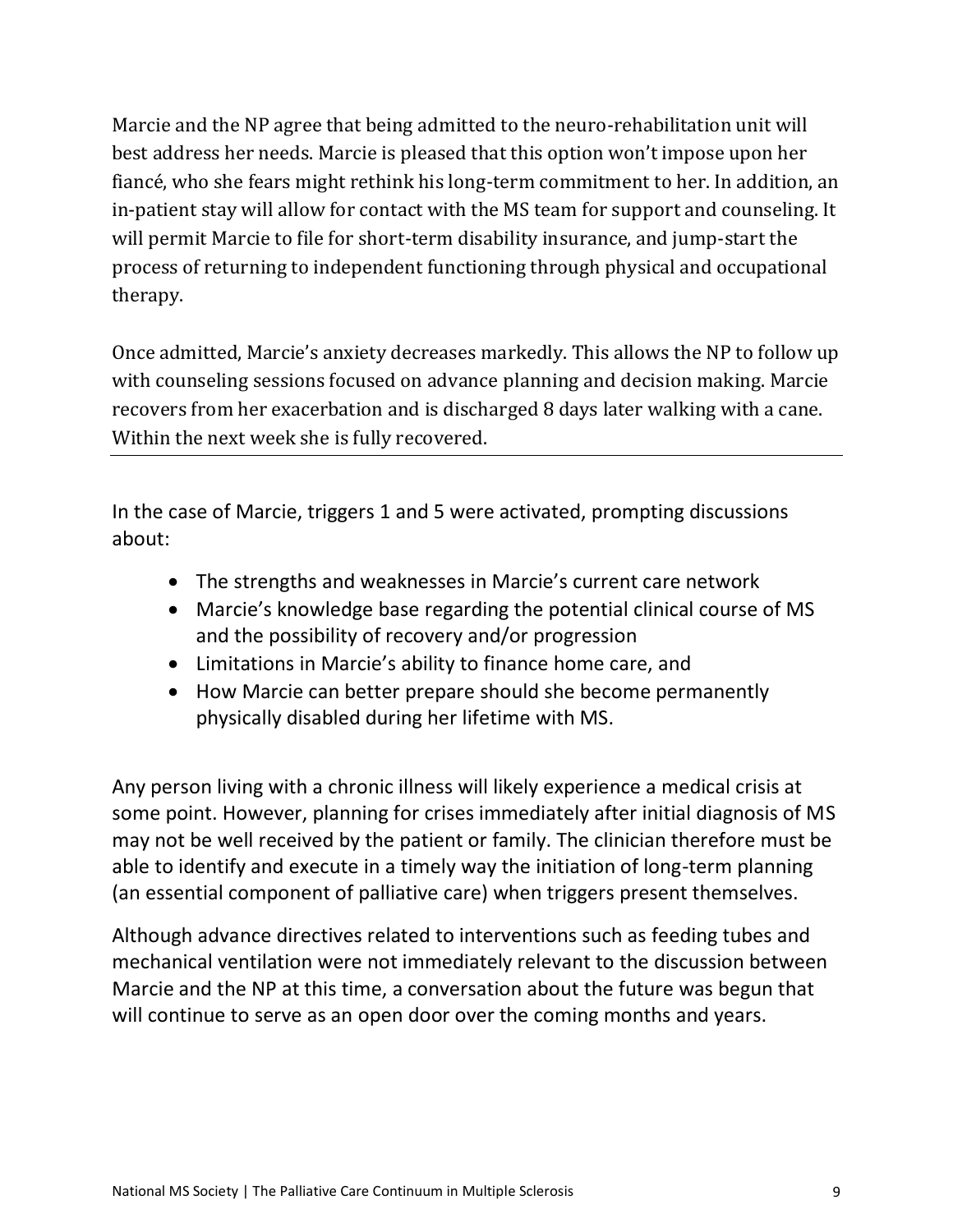## <span id="page-10-0"></span>**Palliative Care Conversations: Finding the Right Words**

When a trigger or a verbal or non-verbal cue suggesting emotional distress is recognized, patients and families should be asked directly about their feelings. It's OK to ask, "Are you struggling?" or to say, "I'm wondering if you're feeling [overwhelmed/sad/angry/scared] by what's going on." Even the process of asking questions and listening carefully to the answers can be therapeutic.<sub>[12](#page-18-1)</sub> Open-ended questions and attentive listening are useful to explore problem areas, values, concerns and readiness to hear bad news. The person must be given time to respond to each question. For the health professional, this means being comfortable with periods of silence. As the professional listens carefully to each answer, focused follow-up questions should be asked, using the person's own language, if possible, and asking for clarification when necessary.

- Professional: "How have things been going since last month?"
- Person with MS: "It seems like my world is falling apart . . ."
- Professional: "Falling apart? Tell me more about that."

It is important to acknowledge the person's fears, concerns, worries and hopes before discussing the goals of care. Asking permission to discuss care goals is important; if patients and families are reluctant to proceed, they may need for you to refocus the conversation on unresolved worries and concerns before discussing goals of care. After patients and families feel their concerns have been heard, they are more likely to be able to move on to develop a care plan. [Table 1](#page-11-0) shows a structured approach to communication that prepares patients and families to discuss palliative care, conveys information in a sensitive but straightforward way and allows for the expression of emotions before a care plan is developed.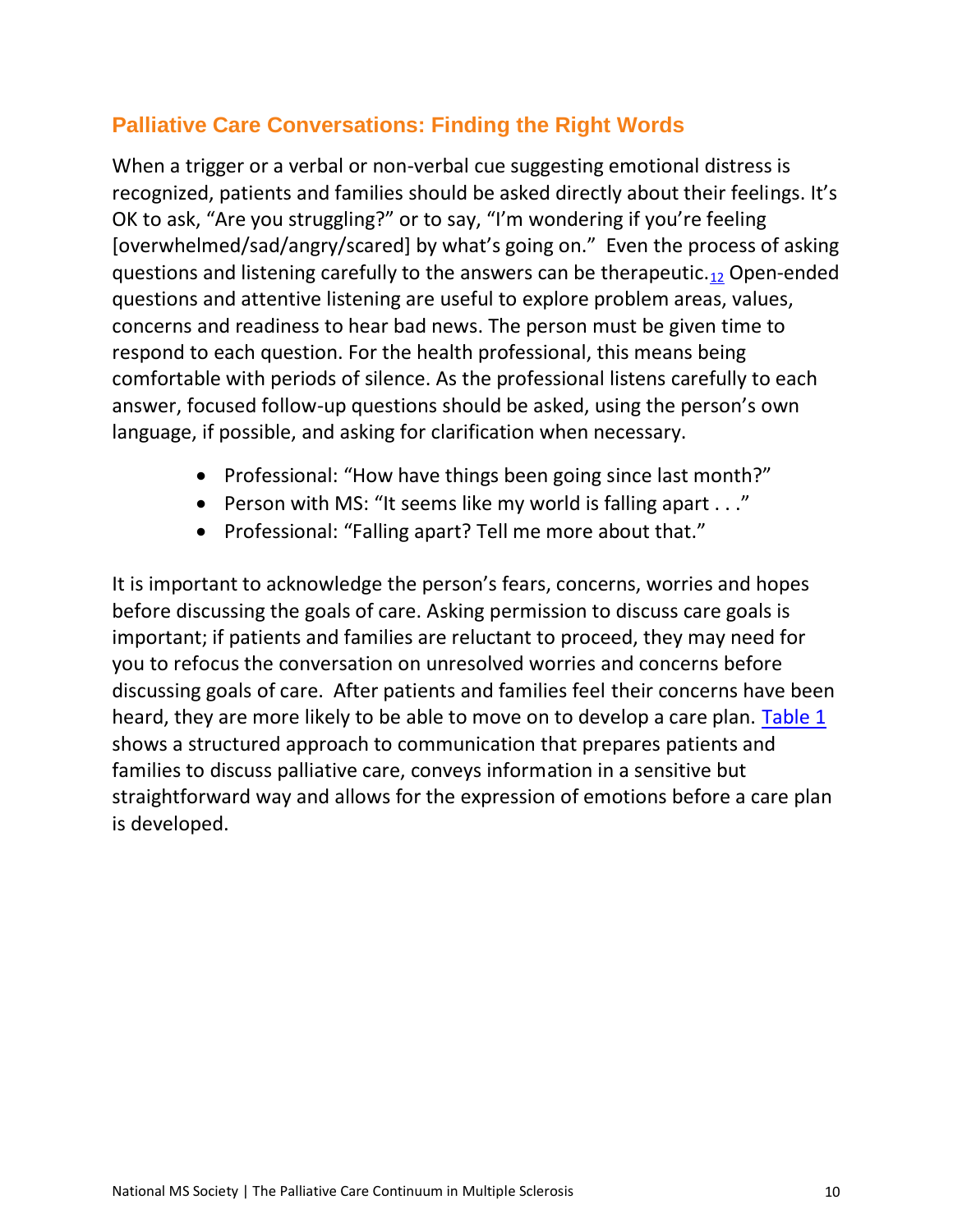#### **TABLE 1**

#### <span id="page-11-0"></span>**Structuring a Palliative Care Conversation Including Discussing Serious News (condensed and adapted from references 13-16)**

| <b>STEP</b>                                            | <b>DESCRIPTION</b>                                                                                                                                                                                                                                             | <b>EXAMPLES OF FACILITATING</b><br><b>COMMENTS OR QUESTIONS</b>                                                                                                                                                                                     |
|--------------------------------------------------------|----------------------------------------------------------------------------------------------------------------------------------------------------------------------------------------------------------------------------------------------------------------|-----------------------------------------------------------------------------------------------------------------------------------------------------------------------------------------------------------------------------------------------------|
| 1. Prepare for the<br>discussion                       | Confirm medical facts, determine who<br>should participate in discussion, set an<br>appropriate time and place                                                                                                                                                 | "Is this a good time to meet to talk<br>about the results of your scan?"<br>"Should we ask your husband to<br>participate?"                                                                                                                         |
| 2. Establish what<br>patient and family<br>know        | Assess what the person knows about his or<br>her medical situation by using open-ended<br>questions                                                                                                                                                            | "What do you understand about<br>your condition?"                                                                                                                                                                                                   |
| 3. Determine how<br>information is to be<br>handled    | Assess the amount of detail the patient<br>wants to know about his or her condition<br>and proposed care.<br>Determine who should be involved in care<br>decisions                                                                                             | "Are you a person that likes to know<br>a lot of details about your care and<br>your condition, or do you want just<br>the big picture?"<br>"If you were unable to make your<br>own medical decisions, who would<br>you want to make them for you?" |
| 4. Deliver the<br>information                          | Convey serious news and other sensitive<br>information in a compassionate but<br>straightforward way. Give information in<br>small chunks, pausing frequently to ask for<br>clarification or answer questions; avoid<br>medical jargon                         | "I'm sorry to have to tell you this,<br>but the scan shows some new spots<br>in your brain."                                                                                                                                                        |
| 5. Respond to<br>emotions                              | Allow time to react, listen quietly and<br>attentively, allow for silence and the<br>expression of strong emotions. Doing so<br>shows respect and support                                                                                                      | "This must be hard to accept."<br>"I can't even imagine how upsetting<br>this must be for you."<br>"Would you like to tell me how<br>you're feeling?"                                                                                               |
| 6. Establish care<br>goals and treatment<br>priorities | Ask permission to talk about next steps. A<br>separate meeting may be required after<br>giving serious news. Ask more open-ended<br>questions to explore the patient and<br>family's needs and expectations. Offer<br>realistic hope but don't give false hope | "Would it be OK if we talked about<br>where to go from here?"<br>"What are you hoping for now?"<br>"What is most important to you<br>now?"<br>"Let's hope for the best, but plan for<br>the worst."                                                 |
| 7. Establish a plan                                    | Develop the overall care plan and follow up                                                                                                                                                                                                                    | "Given what you've told me is<br>important to you, I recommend that<br>the tube feedings be discontinued<br>as these won't improve your quality<br>of life. What do you think?"                                                                     |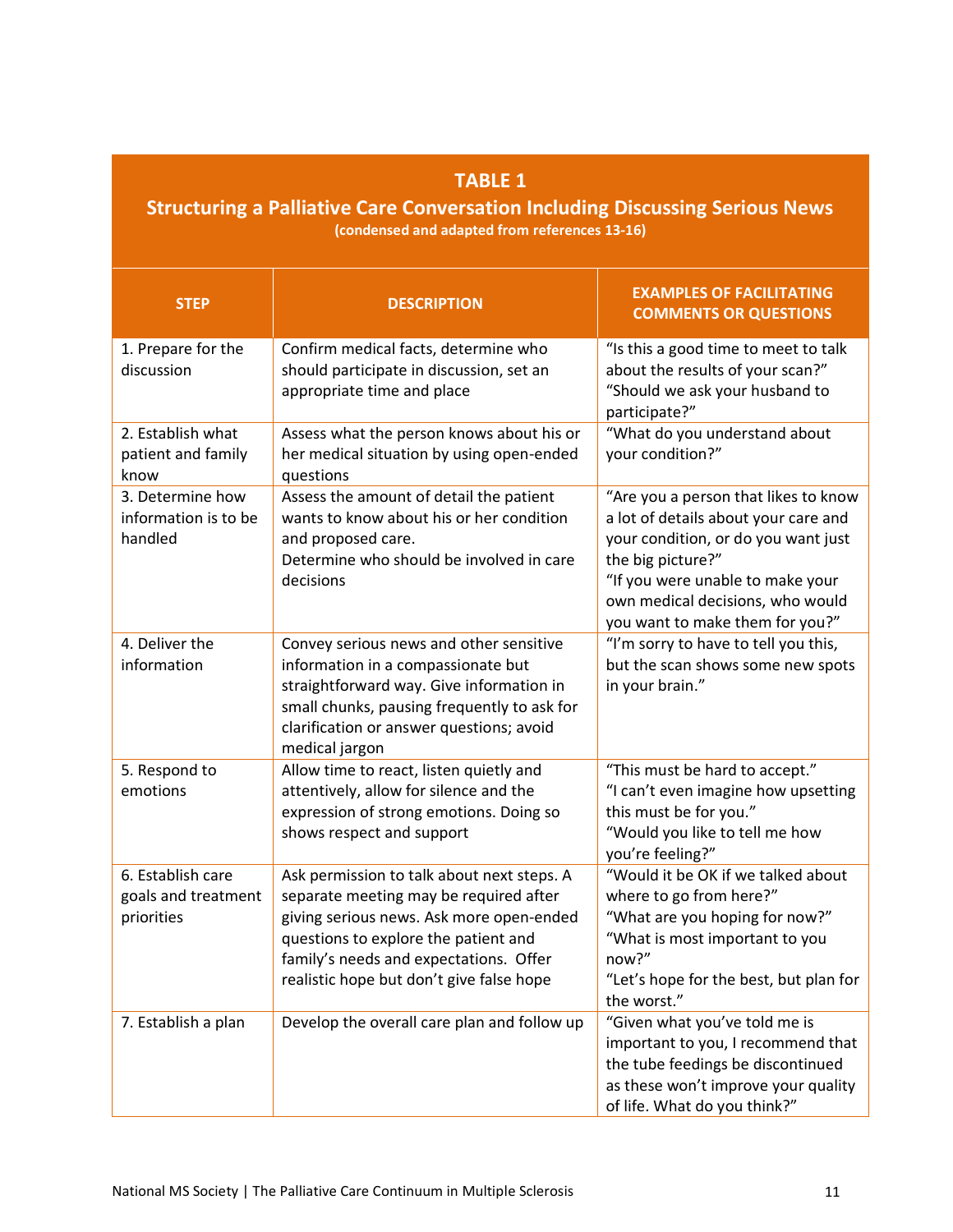## <span id="page-12-0"></span>**Death in MS**

A survey study by Marrie et al. of people with MS participating in the North American Research Committee on Multiple Sclerosis (NARCOMS) Registry found that in various hypothetical situations many people with MS would give strong consideration to physician-assisted dying  $(PAD)_{.17}$  $(PAD)_{.17}$  $(PAD)_{.17}$  Over one-third of study participants said they would definitely or probably consider PAD in all 5 hypothetical situations (extreme pain, extreme emotional distress, financial burden to caregivers and inability to do things that make them happy or make life worth living). Nearly two-thirds of study participants would consider PAD for unbearable pain. Although people with MS would not necessarily request PAD if they developed the condition described in these scenarios, these findings indicate that attention to the broad range of physical, psychosocial, financial and spiritual concerns of people with MS is imperative.

Compared to people without MS, people with MS are more likely to experience a prolonged course of progressive dwindling prior to death, with accumulation of frailty, disability and functional dependence. $18$  The high prevalence of progressive dwindling makes it challenging to identify a terminal phase of MS in many cases, even when a person has essentially been confined to bed for a long time. Some questions regarding mortality in MS remain unanswered due to methodological challenges and variations in geographic location. However, the following statistics and research findings give us a clearer picture of MS mortality:

- Although some studies show that survival in MS has improved in the past several decades, MS is estimated to shorten the lifespan by 7-14 years.<sub>[19-23](#page-18-4)</sub> Disease-modifying drugs appear to improve survival in MS.<sub>[24,](#page-19-0)</sub>  $25$  However, the effect of newer disease-modifying therapies on mortality in MS is still unclear.
- Common comorbid illnesses increase the risk of death in people with MS as in those without MS, including diabetes mellitus and chronic heart and lung diseases.<sub>[20](#page-18-5)</sub> Complications of MS, such as infection, also play an important role. Respiratory infections, aspiration, urinary tract infections and sepsis are common causes of the excess death rate in people with MS.[22,](#page-18-6) [23,](#page-18-7) [26,](#page-19-2) [27](#page-19-3)
- Epidemiological studies have found that the standardized mortality ratio for suicide in people with MS is approximately two-fold higher than in the general population. Younger men in the first few years after diagnosis appear to be at the highest risk. $_{28, 29}$  $_{28, 29}$  $_{28, 29}$  $_{28, 29}$  However, some recent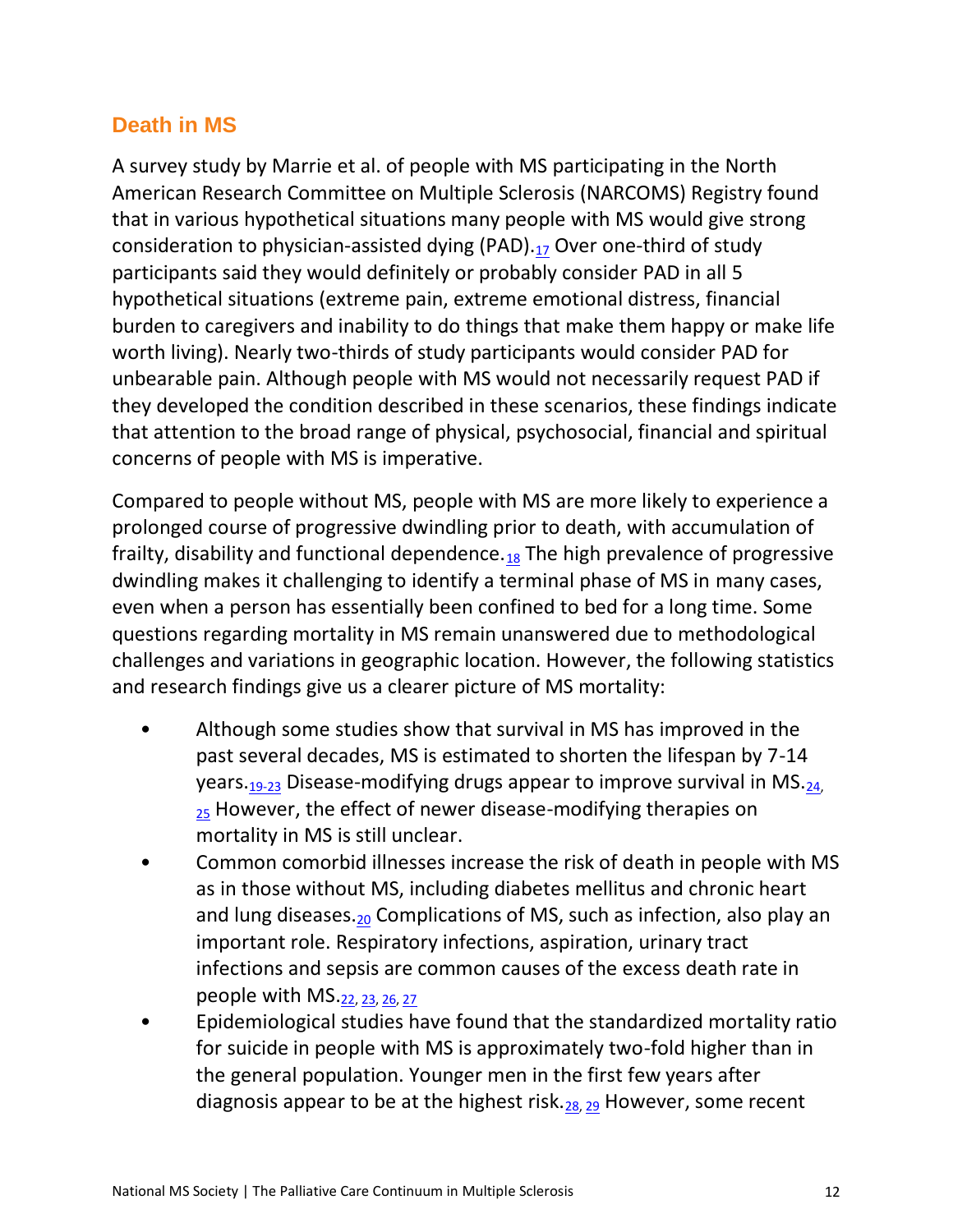studies suggest that suicide risk may be similar in people with and without MS, at least until 20 years or more from clinical onset.  $_{30,31}$  $_{30,31}$  $_{30,31}$ 

• Greater disability is associated with increased mortality risk in people with MS.<sub>[32](#page-19-8)</sub> Deterioration of independent mobility due to muscle weakness, spasticity or a combination of both, can lead to problems with skin integrity, which can quickly result in serious localized infections, sepsis or even death. $33$ 

Approximately 15% of people who receive a diagnosis of MS are found to have primary progressive MS (PPMS). People with PPMS experience progression of disability from the onset of the disease without the remissions typical of the relapsing-remitting form.

- Compared to people with RRMS, people with primary progressive MS (PPMS) have a shorter median survival time from disease onset to death. $19,34$  $19,34$
- Two-thirds of people with PPMS die as a direct result of complications of  $MS.35$  $MS.35$
- The leading cause of morbidity and mortality in PPMS is pulmonary dysfunction secondary to MS.[36](#page-20-1)

Quality of life for people with MS near the end of life may be poor. $_3$ ,  $_4$ ,  $_37$ Unfortunately the MS clinical professional may lack experience in end-of-life care due to limited access to the dying MS patient and the perception that MS is not a terminal illness. Routine integration of palliative care may prepare both the person with MS and the clinical professional for a smooth transition into end-oflife care. Many people with advanced MS live out their lives in their own homes isolated from MS specialty center-based care—and relying on piecemeal care from community services, or in long-term-care facilities not necessarily set up to accommodate the social and other needs of a younger person with advanced disability. Incorporation of palliative care, including end-of-life planning, is one way to ensure that people with MS receive the necessary attention to their issues in medical, psychosocial, functional and spiritual domains throughout their entire disease course.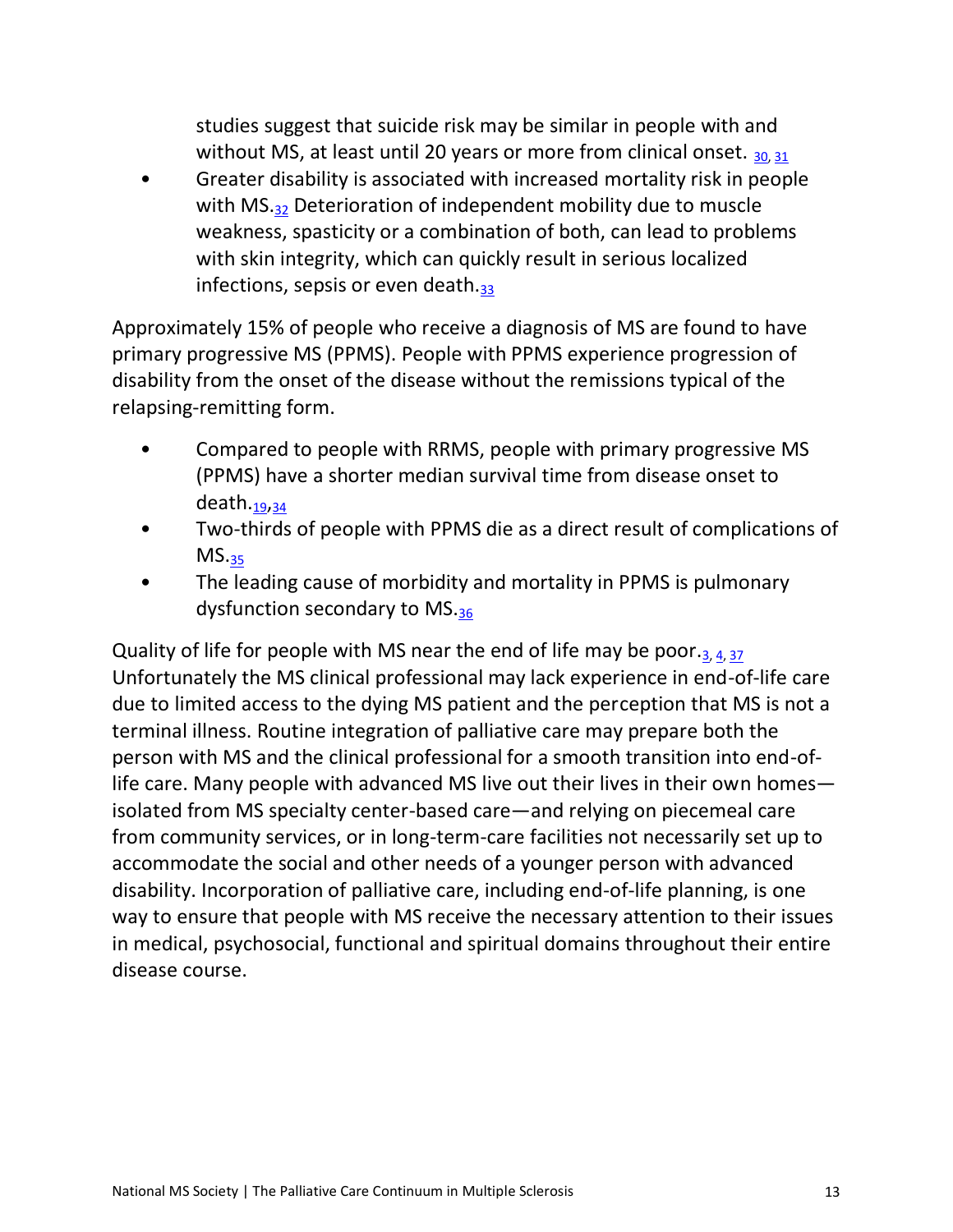## <span id="page-14-0"></span>**Professional Readiness for Goals of Care Conversations Including End-of-Life Discussions**

Clinicians need to recognize and acknowledge their comfort level with discussing quality of life, loss and death. Being "comfortable" does not mean just having sympathy or empathy. Saying "I'm sorry for your loss" does not adequately demonstrate an ability to be articulate in this arena. As with many difficult topics that require a comfort level for discussion—like sexuality—empathic, active listening is the healthcare professional's greatest skill. A patient's loss of a loved one, colleague, neighbor, or even a healthcare provider, is an opportunity to open the door to discussion of goals of care and end-of-life concerns.

To care effectively for a person facing dying and death, the care provider must come to terms with his or her own mortality and views about death and dying. The following examples are indicators of the *clinician's* discomfort with the topic of death:

- "But you're doing so well!" (reassurance)
- "Oh, you'll live to be 100." (denial)
- "Let's talk about something more cheerful!" (changing the subject)
- "Well, we all have to die sometime." (fatalism, dismissiveness)
- Absence of dialogue (passive dismissiveness)

Increasingly, resources are available for non-palliative care clinicians to learn communication skills necessary for effective goals of care conversations (e.g., reference 16). If uncomfortable with developing and using these skills, clinicians must be willing to "pass the baton" to a colleague who can embrace the present situation and engage in a discussion of care goals, values, and other end-of-life concerns. To expand their own self-understanding in relation to dying and death, clinicians may find it useful to reflect on their own experiences with death, and to explore their own beliefs, values and attitudes regarding death.[38,](#page-20-3) [39](#page-20-4)

## <span id="page-14-1"></span>**Initiating End-of-Life/Hospice Care**

Currently, there are no disease-specific hospice criteria for MS. Transitioning from palliative care to end-of-life care or hospice care requires an understanding of MS as well as co-morbid disease processes. Therefore, patient eligibility for hospice can be better facilitated if the following MS Hospice Eligibility criteria, as adapted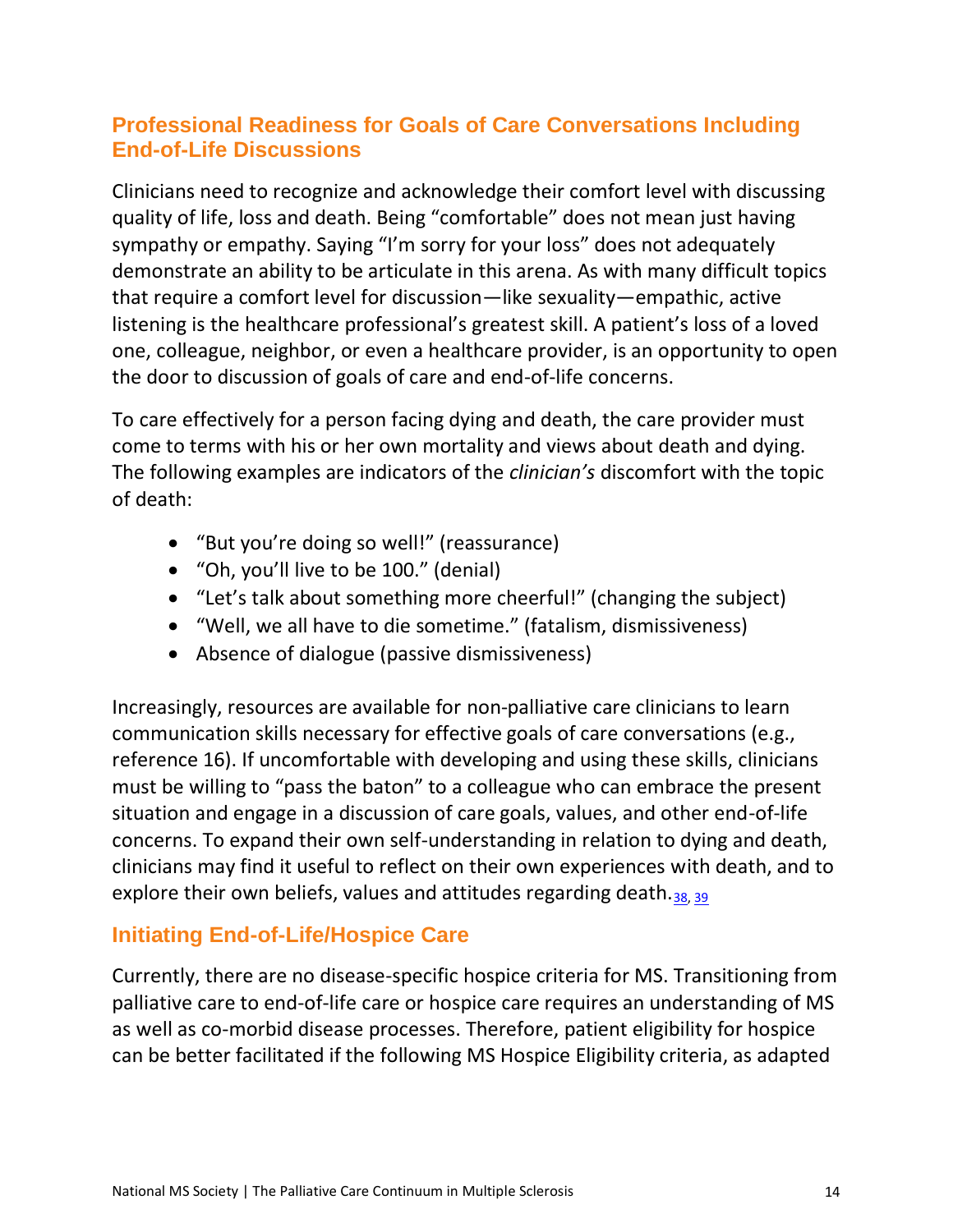from core eligibility guidelines, are documented and discussed, as appropriate, with the hospice organization.

#### <span id="page-15-0"></span>**Suggested MS Hospice Eligibility Guidelines**

- **1. Critical nutritional impairment evidenced by:**
	- a. Oral intake of nutrients and fluids insufficient to sustain life and comfort
	- b. Continuing weight loss

#### **2. Rapid disease progression in the preceding 12 months evidenced by:**

- a. Progression from independent ambulation to being confined to a wheelchair or bed
- b. Progression from normal to barely intelligible or unintelligible speech
- c. Progression from normal to pureed diet or feeding tube
- d. Progression from independence in most or all activities of daily living (ADLs) to the need for major assistance with all ADLs

## **3. Life-threatening complications in the preceding 12 months as evidenced by one or more of the following:**

- a. Critically impaired breathing capacity (forced vital capacity less than 30%)
- b. Dyspnea or shallow breathing at rest
- c. BiPAP required for more than 12 hours per day
- d. Patient refusal of artificial ventilation
- e. Recurrent aspiration pneumonia (with or without tube feedings)

### **4. Other infectious processes (one or more of the following):**

- a. Upper urinary tract infection (pyelonephritis)
- b. Recurrent fever after antibiotic therapy
- c. Stage 3 or 4 pressure sores
- d. Sepsis

The following formula identifies potential eligibility for hospice for the given constellation of symptoms:

- 1a in the absence of a feeding tube
- $2 + 1$
- $2 + 3$
- 3
- $4 + 1$  and/or  $4 + 3$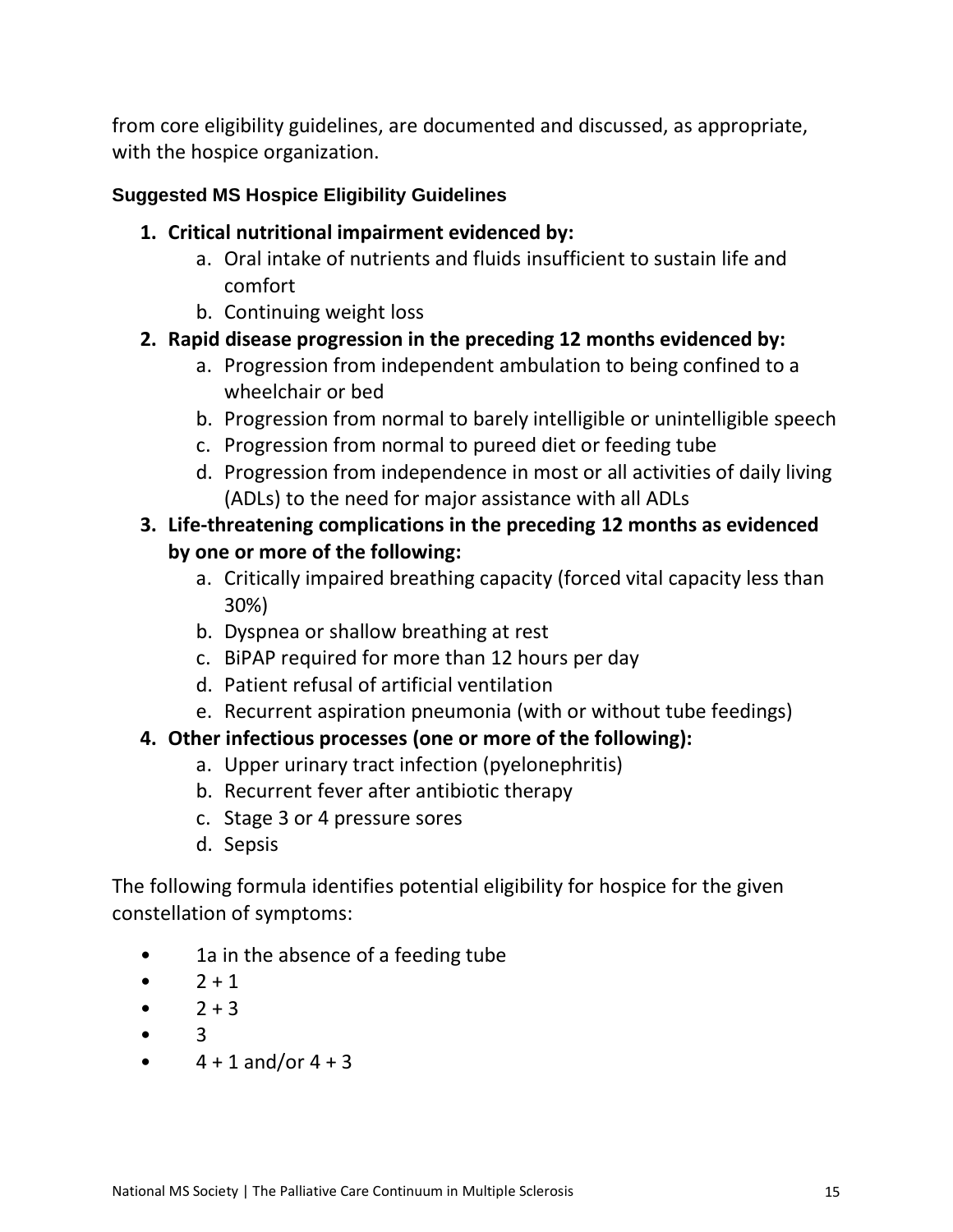It is important to note that if a person with MS is receiving in-home medical services, the agencies providing this care are often well-versed in both palliative and end-of-life care. Most often, they will opt to provide end-of-life services when the time comes, rather than transitioning the patient to a hospice agency during the final months.

#### <span id="page-16-0"></span>**Conclusions**

Marcie was kind enough to "lend" us her story to demonstrate some of the palliative care opportunities and concerns of people with MS at a relatively early stage of the illness trajectory. MS clinicians have many of the tools to provide aspects of palliative care. The purpose of this bulletin is to promote a comprehensive and proactive approach to the palliative care needs of people with MS and their families for effective symptom management, care coordination, assessment of emotional concerns and management of psychosocial and spiritual issues. Whether provided by palliative care specialists or by neurology and rehabilitation staff trained in palliative care, palliative care should be available alongside standard MS care and should be offered any time an individual with MS has complex needs. Furthermore, palliative care should be accessible in all care settings (home, out-patient MS clinic, hospital unit, or long-term care facility).

Conversations with patients and families, as well as clinical presentation, may serve as triggers to initiate palliative care in MS. It is the responsibility of the MS clinician to respond to these triggers by initiating a dialogue with the person with MS and incorporate the person's concerns into a palliative plan of care. Palliative care professionals may serve as useful resources to MS care centers for advanced symptom management, long-term-care planning and decision-making and the transition to hospice services.

Finally, a great deal of information and literature is available regarding palliative care, end-of-life care, hospice services and advanced care planning. We encourage you to add to the following resource list any local agencies, medical services and other organizations that will help you integrate palliative care into the plan of care for people with MS in your community.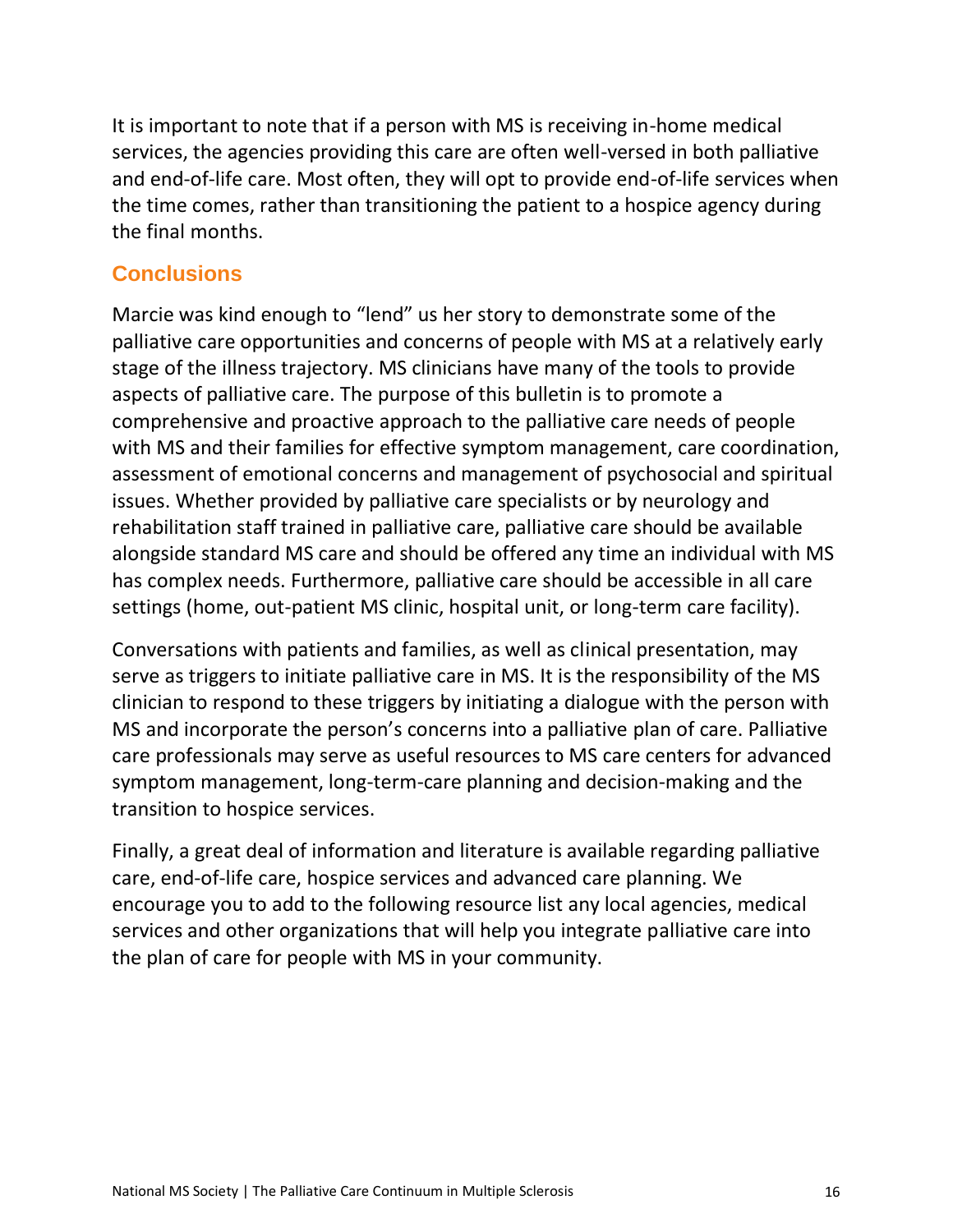## <span id="page-17-0"></span>**References**

<span id="page-17-1"></span>1. Center to Advance Palliative Care. https://www.capc.org/about/palliativecare/. Accessed July 2018.

<span id="page-17-2"></span>2. National Consensus Project for Quality Palliative Care. *Clinical Practice Guidelines for Quality Palliative Care,* Third ed. 2013.

<span id="page-17-8"></span>3. Galushko M, Golla H, Strupp J, et al. Unmet needs of patients feeling severely affected by multiple sclerosis in Germany: A qualitative study. *J Palliat Med* 17: 274–281, 2014.

<span id="page-17-9"></span>4. Borreani C, Bianchi E, Pietrolongo E, et al. Unmet needs of people with severe multiple sclerosis and their carers: Qualitative findings for a home-based intervention. *PLoS One* 9: e109679, 2014.

<span id="page-17-3"></span>5. Higginson IJ, McCrone P, Hart SR, et al. Is short-term palliative care costeffective in multiple sclerosis? A randomized phase II trial. *J Pain Symptom Manage* 38: 816–826, 2009.

<span id="page-17-4"></span>6. van Vliet LM, Gao W, DiFrancesco D, et al. How integrated are neurology and palliative care services? Results of a multicentre mapping exercise. *BMC Neurology* 16: 63, 2016.

<span id="page-17-5"></span>7. Higginson IJ, Vivat B, Silber E, et al. Study protocol: delayed intervention randomised controlled trial within Medical Research Council (MRC) Framework to assess the effectiveness of a new palliative care service. *BMC Palliat Care* 5: 7, 2006.

<span id="page-17-6"></span>8. Edmonds P, Hart S, Gao W, et al. Palliative care for people severely affected by multiple sclerosis: evaluation of a novel palliative care service. *Mult Scler* 16: 627- 636, 2010.

9. Borreani C, Bianchi E, Pietrolongo E, et al. Unmet needs of people with severe multiple sclerosis and their carers: Qualitative findings for a home-based intervention. *PLoS One* 9: e109679, 2014.

<span id="page-17-7"></span>10. Knies AK, Golla H, Strupp J, et al. A palliative care hotline for multiple sclerosis: A pilot feasibility study. *Palliat Support Care* 13: 1071-1078, 2015.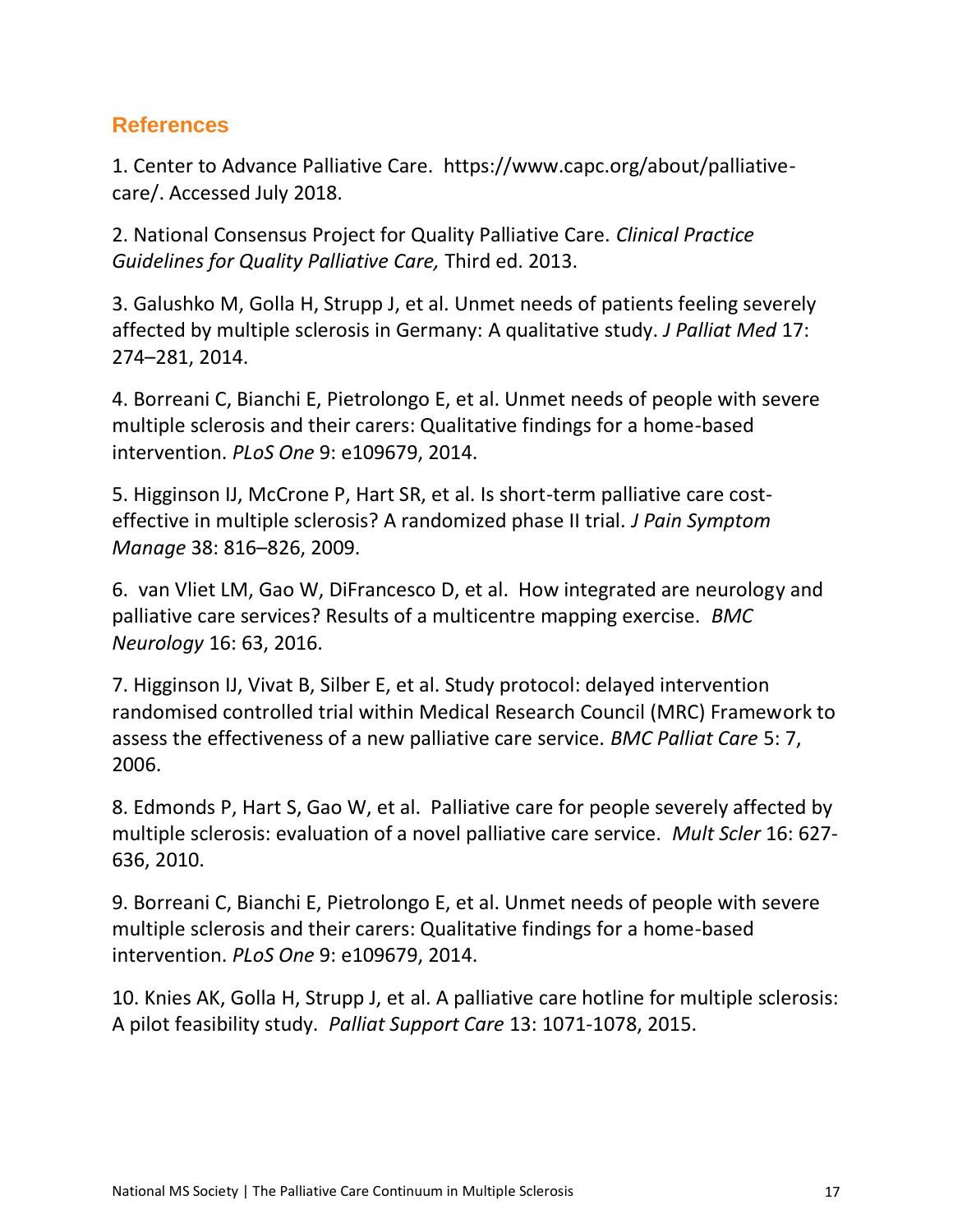<span id="page-18-0"></span>11. Strupp J, Voltz R, Golla H. Opening locked doors: Integrating a palliative care approach into the management of patients with severe multiple sclerosis. *Mult Scler J* 22: 13-18, 2016.

<span id="page-18-1"></span>12. Cassell EJ. Diagnosing suffering: A perspective. *Ann Intern Med* 131: 531–534, 1999.

13. von Gunten CF, Ferris FD, Emanuel LI. Ensuring competency in end-of-life care: Communication and relational skills. *JAMA* 284: 3051–3057, 2000.

14. Back A, Arnold R, Tulsky J. Mastering communication with seriously ill patients: balancing honesty with empathy and hope. New York, NY: Cambridge University Press; 2009.

15. Tulsky JA. Beyond advance directives: Importance of communication skills at the end of life. *JAMA* 294: 359-365, 2005.

16. VITALtalk. [http://vitaltalk.org/.](http://vitaltalk.org/) Accessed July 2018.

<span id="page-18-2"></span>17. Marrie RA, Salter A, Tyry T, et al. High hypothetical interest in physicianassisted death in multiple sclerosis. *Neurology* 88: 1528–1534, 2017.

<span id="page-18-3"></span>18. Martin JE, Raffel J, Nicholas R. Progressive dwindling in multiple sclerosis: An opportunity to improve care. *PLoS One* 11: e0159210, 2016.

<span id="page-18-4"></span>19. Scalfari A, Knappertz V, Cutter G, et al. Mortality in patients with multiple sclerosis. *Neurology* 81: 184-192, 2013.

<span id="page-18-5"></span>20. Marrie RA, Elliott L, Marriott J, et al. Effect of comorbidity on mortality in multiple sclerosis. *Neurology* 85: 240-247, 2015.

21. Bronnum-Hansen H, Koch-Henriksen N, Stenager E. Trends in survival and cause of death in Danish patients with multiple sclerosis. *Brain* 127: 844–850, 2004.

<span id="page-18-6"></span>22. Sadovnik A, Eisen R, Ebers G, Paty D. Cause of death in patients attending multiple sclerosis clinics. *Neurology* 41: 1193–1196, 1991.

<span id="page-18-7"></span>23. Hirst C, Swingler R, Compston DAS, et al. Survival and cause of death in multiple sclerosis: A prospective population-based study. *J Neurol Neurosurg Psychiatry* 79: 1016– 1021, 2008.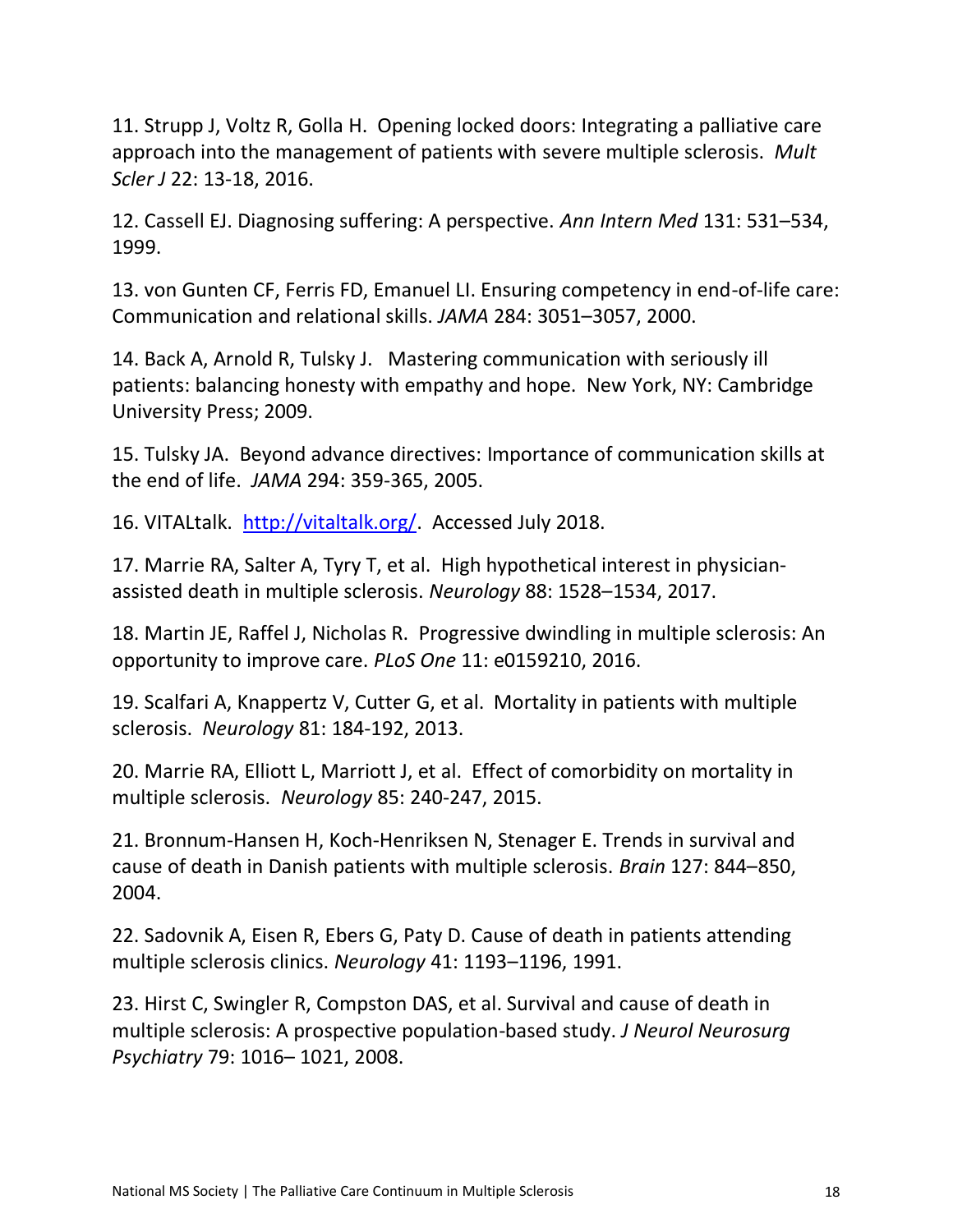<span id="page-19-0"></span>24. Goodin DS, Reder AT, Ebers GC, et al. Survival in MS: A randomized cohort study 21 years after the start of the pivotal IFNβ-1b trial. *Neurology* 78: 1315– 1322, 2012.

<span id="page-19-1"></span>25. Tsai CP, Lee CT. Impact of disease-modifying therapies on the survival of patients with multiple sclerosis in Taiwan, 1997-2008. *Clin Drug Investig* 33: 647– 652, 2013.

<span id="page-19-2"></span>26. Smestad C, Sandvik L, Celius EG. Excess mortality and cause of death in a cohort of Norwegian multiple sclerosis patients. *Mult Scler* 15: 1263–1270, 2009.

<span id="page-19-3"></span>27. Goodin DS, Corwin M, Kaufman D, et al. Causes of death among commercially insured multiple sclerosis patients in the United States. *PLoS One* 9: e105207, 2014.

<span id="page-19-4"></span>28. Feinstein A, Pavisian B. Multiple sclerosis and suicide. *Mult Scler J* 23: 923- 927, 2017.

<span id="page-19-5"></span>29. Pompili M, Forte A, Palermo M, et al. Suicide risk in multiple sclerosis: A systematic review of current literature. *J Psychosom Res* 73: 411–417, 2012.

<span id="page-19-6"></span>30. Kalson-Ray S, Edan G, Leray E. An excessive risk of suicide may no longer be a reality for multiple sclerosis patients. *Mult Scler J* 23: 864–871, 2017.

<span id="page-19-7"></span>31. Leray E, Vukusic S, Debouverie M, et al. Excess mortality in patients with multiple sclerosis starts at 20 years from clinical onset: Data from a large-scale French observational study. *PLoS One* 10: e0132033, 2015.

<span id="page-19-8"></span>32. Cutter GR, Zimmerman J, Salter AR, et al. Causes of death among persons with multiple sclerosis. *Mult Scler Relat Disord* 4: 484–490, 2015.

<span id="page-19-9"></span>33. Minden SL, Frankel D, Hadden LS, et al. Disability in elderly people with multiple sclerosis: An analysis of baseline data from the Sonya Slifka Longitudinal Multiple Sclerosis Study. *NeuroRehabilitation* 19: 55–67, 2004.

<span id="page-19-10"></span>34. Grytten Torkildsen N, Lie SA, Aarseth H, et al. Survival and cause of death in multiple sclerosis: Results from a 50-year follow-up in Western Norway. *Mult Scler*  14: 1191–1198, 2008.

<span id="page-19-11"></span>35. Cotrell DA, Kremenchutzky M, Rice GPA, et al. The natural history of multiple sclerosis: A geographically based study. 5. The clinical features and natural history of primary progressive multiple sclerosis. *Brain* 122: 625–639, 1999.